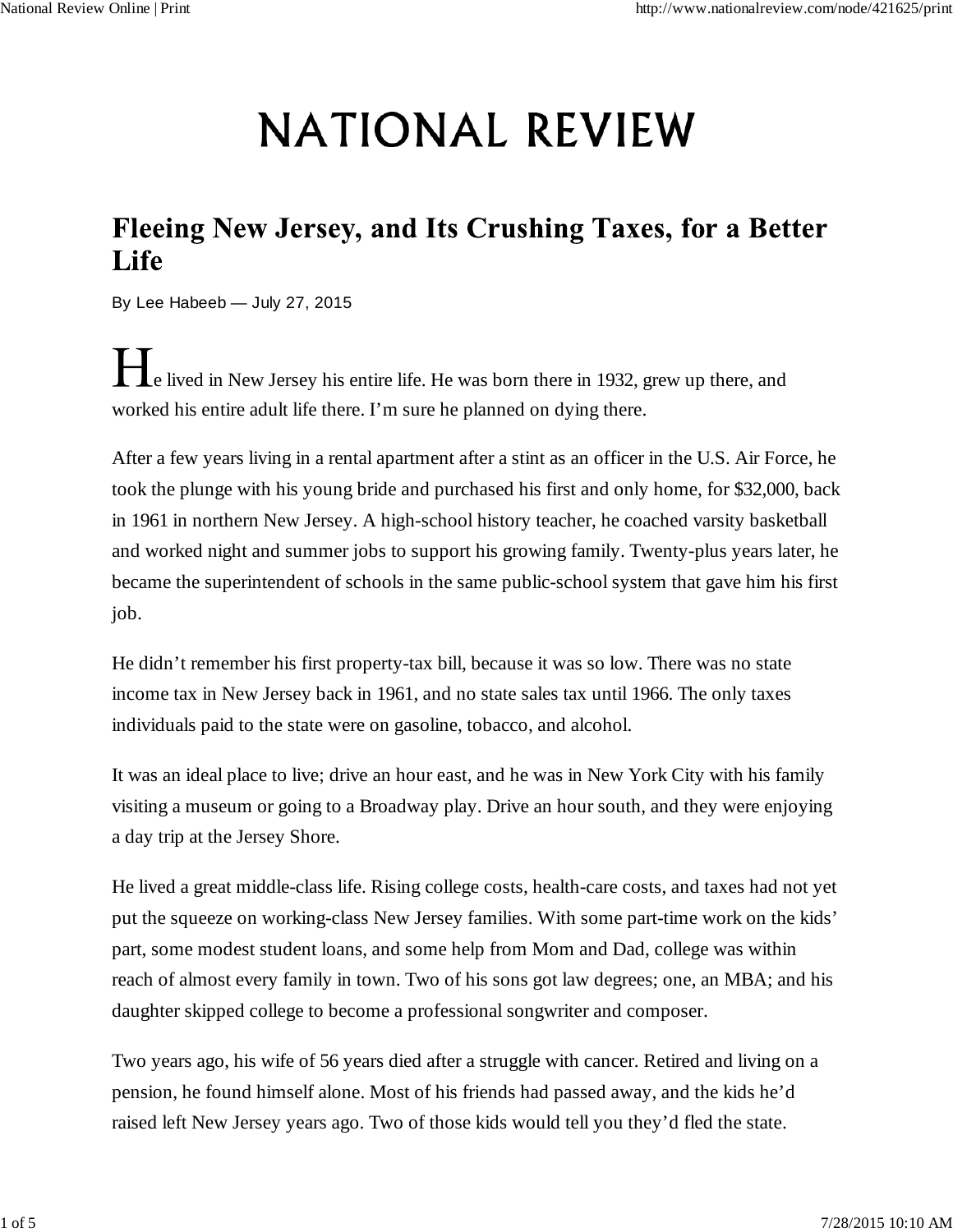He called one day not long after his wife died, to let them know he was thinking of selling his house. He didn't say why. He grew up at a time when dads didn't share their every thought with their kids, let alone their feelings or financial concerns.

But his kids knew why. The property taxes on the house their dad purchased for \$32,000 back in 1961 had swelled, from a number so low he couldn't remember it to a number he could not forget: \$12,000 a year.

That number, reduced to a monthly payment, was five times higher than his home's original monthly mortgage payment. Indeed, if you'd told him back when he bought the house that, many years later, three years' worth of property-tax bills added together would exceed the house's cost, he'd have written you off as crazy.

But it was true. The home my father thought he owned outright had a co-owner: the local city council and school board. And it was a co-owner with an appetite for spending. Home ownership may have had its privileges, but it became a burden he could no longer afford.

> The home my father thought he owned outright had a co-owner: the local city council and school board. And it was a co-owner with an appetite for spending.

The local property-tax bill alone was enough to make him move. On top of that, New Jersey went from having no state income tax to having one of the highest in the country (8.97 percent for the highest earners, and 6.4 percent for the middle class), and from having no sales tax to having one of the highest rates in the country (7 percent, almost as high as California's, which is the highest sales tax in America, at 7.5 percent). It was all too much for him to handle.

Saddled by taxes and worried that future tax increases would eat up his retirement income and his savings, this lifelong New Jersey resident, at age 81, did what so many folks in high-tax states like New Jersey are forced to do: He sold his house and moved.

That guy in this story happens to be my dad, and he's an American refugee. I say "refugee" because the definition of the word in *Merriam-Webster* reads as follows: "someone who has been forced to leave a country because of war or for religious reasons or political reasons."

My dad didn't leave his country, but he left his home state. And he left because leaders there treated its residents like an ATM for several decades running, passing local and state tax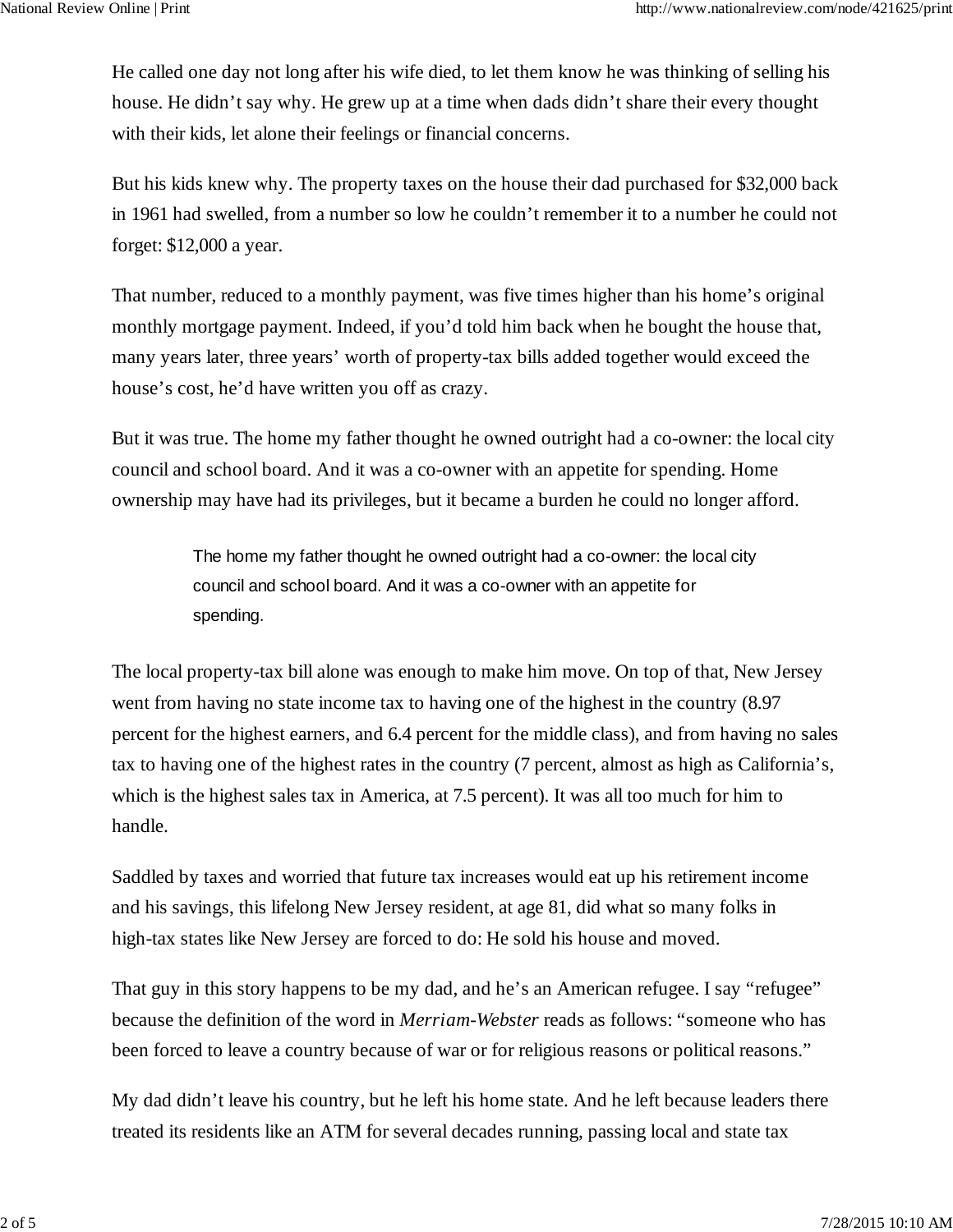increases that priced him out of his own home. And out of his home state.

Indeed, New Jersey led all 50 states in one tragic category: creating refugees. Last year, the Garden State lost more residents as a percentage of its overall population than any other state in the country, according to a 2014 National Movers Study commissioned by United Van Lines of St. Louis.

New Jersey led its "outbound" list, with 64 percent of all moves being from New Jersey to other states. In case you might think that this past year was some kind of anomaly: New Jersey has been no lower than third in the nation on the United Van Lines survey since 2006 when it comes to the ratio of people moving in to people moving out.

"Who needs a house out in Hackensack?" asked Billy Joel in his hit song "Movin' Out." "Is that all you get for your money?" It's a question New Jersey residents have been asking themselves for decades, especially when they hear stories from friends who've escaped to places like North Carolina and Texas.

## **GET FREE EXCLUSIVE NR CONTENT**

Submit

## Your E-Mail

I fled New Jersey many years ago and now live in a beautiful college town in northern Mississippi. The mortgage payment for my home in Oxford would be twice as high, at least, if I lived in New Jersey. And the property taxes would be six times higher, at least. The \$2,000 a year I pay in Oxford, which touts some great public schools, is \$10,000 a year less than the taxes on the house my dad sold in New Jersey two years ago. And the home I live in is bigger, nicer, and has much more land. That adds up to \$20,000-plus a year in savings on housing costs alone.

I fled because I could. To do my job, I need mostly to travel and have access to the Internet, cell service, and a decent airport. Which is increasingly the case for millions of Americans. Where I live doesn't affect how much money I make, but it does affect how much money I keep.

> I fled because I could. To do my job, I need mostly to travel and have access to the Internet and cell service. Where I live doesn't affect how much money I make, but it does affect how much money I keep.

The chance for better housing at a much lower cost is a big reason — perhaps the main reason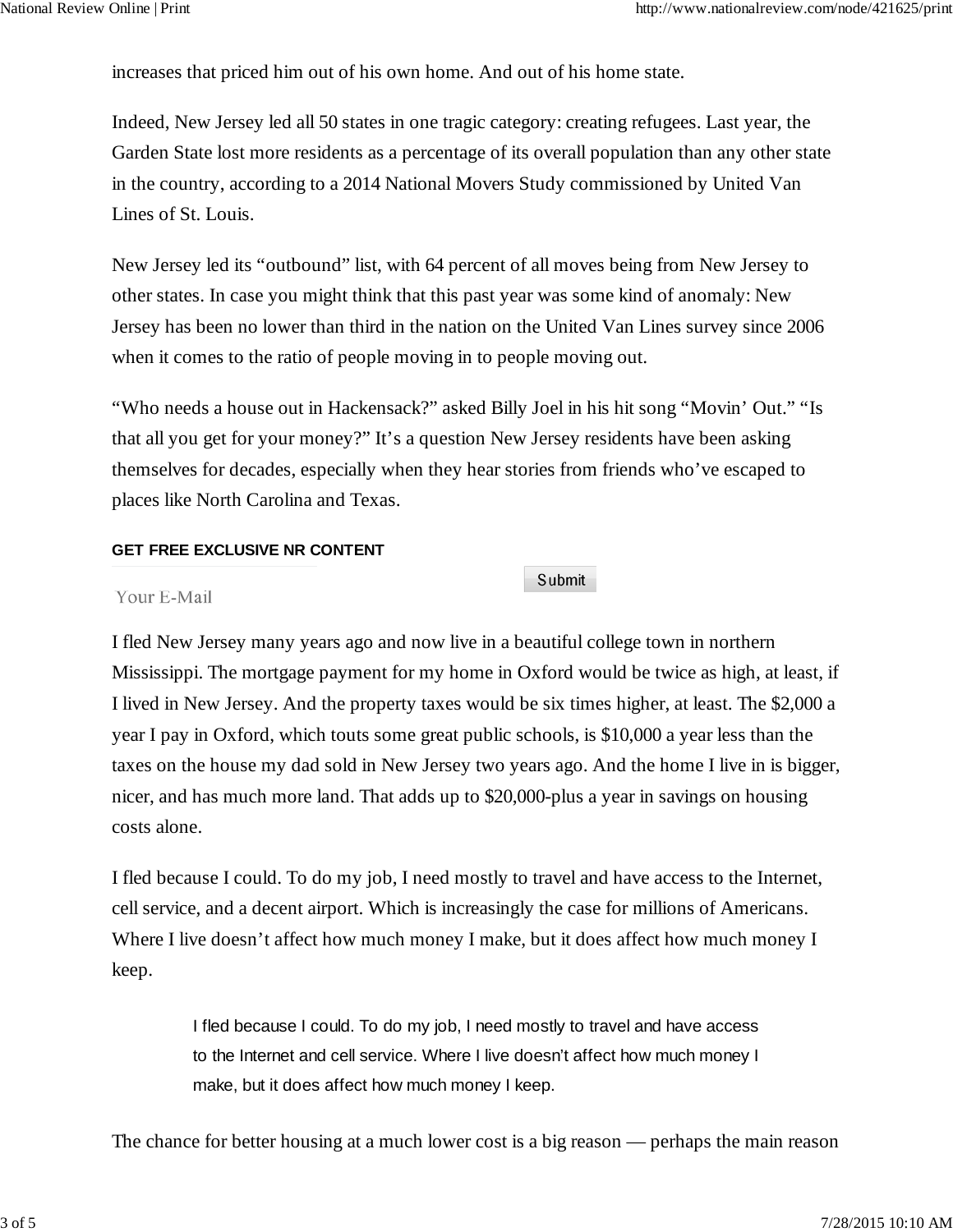— that so many New Jersey residents would flee if they had a chance. Other costs, from traffic to tolls to the general quality of life, are nagging and pile up too.

In a poll conducted by Monmouth University a few years ago, 53 percent of New Jersey residents said they would like to move from the state at some point, up from 49 percent in 2007. Among those making more than \$100,000 a year, a whopping 60 percent wanted to move.

Moving is not a pleasant experience by any calculation. It means leaving your friends, family, clubs, churches. It means leaving your *life* behind and, in many respects, starting your life over.

Moving isn't something most adults choose to do, or like to do. It's something we feel *compelled* to do. Moving routinely ranks near the top of any top-ten list of stress events in a person's life.

If moving a family is stressful, imagine the forces at work that would propel an entire business to move. Earlier this year, Daimler's Mercedes-Benz USA announced it was moving its headquarters from Montvale, just miles from where I grew up in New Jersey, to Sandy Springs, Ga. It will bring nearly 1,000 people along with it, at an average annual salary of nearly \$80,000.

"It became apparent that to achieve the sustained, profitable growth and efficiencies we require for the decades ahead, our headquarters would have to be located elsewhere," Stephen Cannon, president and chief executive of Mercedes-Benz USA, told the press. After all the math is done, and Mercedes-Benz completes its new \$75 million headquarters in 2017, it will have reduced its overhead by a whopping 20 percent a year, according to John Boyd, an adviser on corporate relocations.

That news came on the heels of a series of corporate defections from the Garden State over the past few years. In 2013, Hertz, the car-rental company, moved its headquarters — and its 550 jobs — from New Jersey to Florida. Last summer, Sealed Air Corporation (the bubble-wrap maker) announced plans to move its headquarters from New Jersey to North Carolina.

Those businesses are fleeing New Jersey for the same reason so many residents are fleeing: the high cost of doing business there. Indeed, New Jersey ranked 50th, dead last, in the Tax Foundation's 2015 State Tax Business Climate Index.